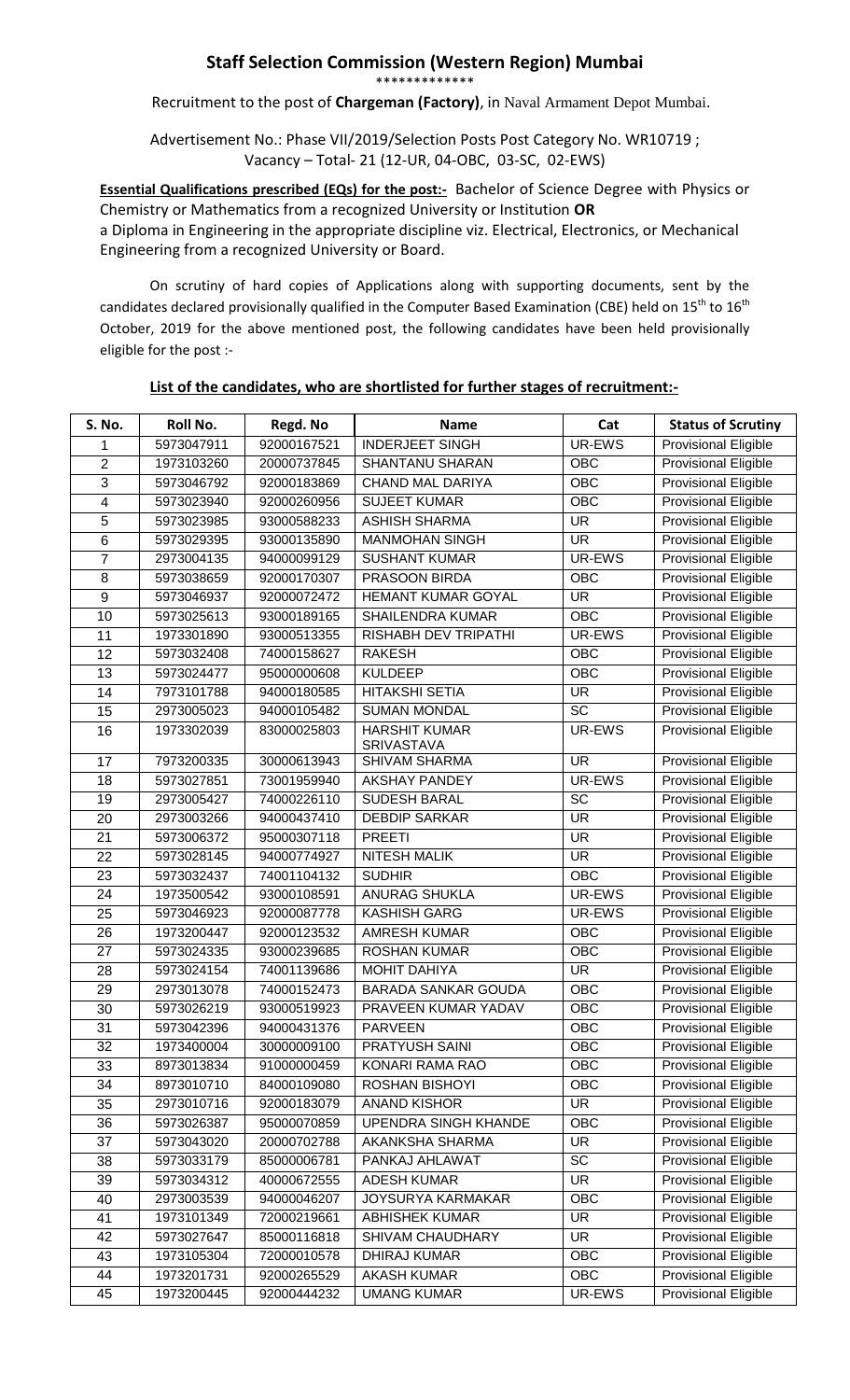| S. No. | Roll No.   | Regd. No    | <b>Name</b>                  | Cat                      | <b>Status of Scrutiny</b>   |
|--------|------------|-------------|------------------------------|--------------------------|-----------------------------|
| 46     | 5973047059 | 72000263206 | <b>MAHESH KUMAR GURJAR</b>   | <b>OBC</b>               | Provisional Eligible        |
| 47     | 1973100452 | 92000600835 | <b>RAJESH KUMAR SINGH</b>    | OBC                      | <b>Provisional Eligible</b> |
| 48     | 5973024919 | 93000337014 | <b>ASHWANI KUMAR</b>         | <b>OBC</b>               | Provisional Eligible        |
| 49     | 5973037619 | 92000131429 | <b>ADITYA TIWARI</b>         | <b>UR</b>                | <b>Provisional Eligible</b> |
| 50     | 5973040762 | 92000460905 | <b>DHARMENDRA KUMAR</b>      | <b>OBC</b>               | Provisional Eligible        |
|        |            |             | PALSANIYA                    |                          |                             |
| 51     | 5973023043 | 40000632619 | <b>DEEPAK KUMAR</b>          | $\overline{SC}$          | <b>Provisional Eligible</b> |
| 52     | 4973000804 | 95000331796 | <b>VIJAY GUPTA</b>           | UR-EWS                   | <b>Provisional Eligible</b> |
| 53     | 9971003455 | 85000320570 | <b>GOPALGHARE AJINKYA</b>    | <b>OBC</b>               | <b>Provisional Eligible</b> |
|        |            |             | <b>MOTILAL</b>               |                          |                             |
| 54     | 5973048898 | 92000433150 | AMIT KUMAR YADAV             | <b>OBC</b>               | <b>Provisional Eligible</b> |
| 55     | 1973300817 | 93000117694 | <b>ASHISH DUBEY</b>          | UR-EWS                   | <b>Provisional Eligible</b> |
| 56     | 9971003627 | 93000341219 | DEEPAK KUMAR PAL             | OBC                      | Provisional Eligible        |
| 57     | 1973100326 | 92000427392 | <b>SHUBHAM KUMAR</b>         | <b>UR</b>                | <b>Provisional Eligible</b> |
| 58     | 8973014249 | 10000601049 | KARNAM RAJASEKHAR            | <b>OBC</b>               | Provisional Eligible        |
| 59     | 2973004780 | 84000111781 | <b>SUSMITA SAHA</b>          | <b>UR</b>                | Provisional Eligible        |
| 60     | 2973005226 | 74001338099 | <b>DYUTIMALA DATTA</b>       | <b>UR</b>                | Provisional Eligible        |
| 61     | 5973023527 | 92000253993 | <b>PRAVEEN</b>               | <b>OBC</b>               | <b>Provisional Eligible</b> |
| 62     | 5973048840 | 72000911245 | DEEPAK KUMAR BAJROLIYA       | OBC                      | <b>Provisional Eligible</b> |
| 63     | 5973005413 | 93000051494 | <b>DIKSHA KANNOJIA</b>       | OBC                      | Provisional Eligible        |
| 64     | 5973027353 | 95000174207 | <b>ANURAG JAIN</b>           | <b>UR</b>                | <b>Provisional Eligible</b> |
| 65     | 5973037484 | 72002082375 | PRAKASH CHOUDHARY            | UR-EWS                   | Provisional Eligible        |
| 66     | 5973027405 | 82000029886 | <b>MUKESH KUMAR</b>          | <b>UR</b>                | Provisional Eligible        |
| 67     | 5973002017 | 82000009173 | <b>HIMANSHU KUMAR PANDEY</b> | UR-EWS                   | Provisional Eligible        |
| 68     | 1973100286 | 92000089722 | <b>SUMIT KUMAR</b>           | <b>OBC</b>               | Provisional Eligible        |
| 69     | 9971003530 | 92000015612 | <b>VIKASH KUMAR MISHRA</b>   | <b>UR</b>                | Provisional Eligible        |
| 70     | 2973004773 | 72001177230 | <b>SATYAM KUMAR</b>          | OBC                      | <b>Provisional Eligible</b> |
| 71     | 1973105279 | 20000750868 | <b>ARYAN RAJ</b>             | <b>OBC</b>               | <b>Provisional Eligible</b> |
| 72     | 5973025200 | 72001088564 | <b>ANAND MOHAN</b>           | UR-EWS                   | <b>Provisional Eligible</b> |
| 73     | 5973033676 | 30000590037 | <b>ARUN SINGH</b>            | UR-EWS                   | <b>Provisional Eligible</b> |
| 74     | 2973003756 | 84000010711 | <b>INDRASISH MUKHERJEE</b>   | <b>UR</b>                | <b>Provisional Eligible</b> |
| 75     | 5973047149 | 92000325870 | <b>RAKESH JAKHER</b>         | <b>OBC</b>               | <b>Provisional Eligible</b> |
| 76     | 1973104374 | 82000156307 | SANDEEP KUMAR RAVI           | <b>OBC</b>               | Provisional Eligible        |
| 77     | 1973101082 | 92000178011 | <b>SONU KUMAR SINGH</b>      | <b>OBC</b>               | Provisional Eligible        |
| 78     | 5973038640 | 75000477153 | <b>RISHABH SHARMA</b>        | UR-EWS                   | Provisional Eligible        |
| 79     | 5973025874 | 30000579591 | <b>ARPIT RASTOGI</b>         | <b>UR</b>                | <b>Provisional Eligible</b> |
| 80     | 5973026015 | 94000090697 | <b>RONAK</b>                 | UR-EWS                   | Provisional Eligible        |
| 81     | 2973013640 | 92000578661 | RAKESH KUMAR MISHRA          | UR-EWS                   | Provisional Eligible        |
| 82     | 5973033151 | 94000535535 | <b>KRISHAN KUMAR</b>         | <b>OBC</b>               | Provisional Eligible        |
| 83     | 2973004240 | 92000531931 | <b>ALOK KUMAR</b>            | $\overline{\mathsf{UR}}$ | <b>Provisional Eligible</b> |
| 84     | 5973026953 | 50000531895 | <b>ALOK KUMAR SINGH</b>      | <b>UR</b>                | Provisional Eligible        |
|        | 5973046982 | 72002118862 | DHANRAJ REDWAL               | $\overline{OBC}$         | <b>Provisional Eligible</b> |
| 85     |            |             |                              | UR-EWS                   |                             |
| 86     | 5973023949 | 92000675513 | ABHISHEK KUMAR OJHA          |                          | <b>Provisional Eligible</b> |
| 87     | 4973000350 | 72000991551 | <b>ABHISHEK RAJ</b>          | OBC                      | Provisional Eligible        |
| 88     | 5973004402 | 83000142825 | DEEPAK KUMAR GOND            | $\overline{SC}$          | Provisional Eligible        |
| 89     | 4973001996 | 50000572339 | <b>HIMANSHU GARG</b>         | <b>UR</b>                | Provisional Eligible        |
| 90     | 1973500627 | 73001024912 | SHIVAM YADAV                 | OBC                      | <b>Provisional Eligible</b> |
| 91     | 8973003562 | 92000008098 | <b>ROHIT KUMAR</b>           | UR-EWS                   | Provisional Eligible        |
| 92     | 5973029133 | 92000090460 | <b>SUMIT ANAND</b>           | <b>OBC</b>               | <b>Provisional Eligible</b> |
| 93     | 5973002298 | 92000003043 | <b>VIKAS CHAUHAN</b>         | <b>OBC</b>               | Provisional Eligible        |
| 94     | 5973026198 | 93000619416 | YASHPAL SINGH                | OBC                      | <b>Provisional Eligible</b> |
| 95     | 5973033524 | 95000480380 | <b>SHUBHAM SHARMA</b>        | UR-EWS                   | Provisional Eligible        |
| 96     | 5973023950 | 74000859189 | <b>BIPIN GOPE</b>            | <b>OBC</b>               | <b>Provisional Eligible</b> |
| 97     | 5973025322 | 82000101330 | <b>JITENDER KUMAR</b>        | <b>OBC</b>               | <b>Provisional Eligible</b> |
| 98     | 5973001145 | 95000030467 | <b>SUSHMITA PANT</b>         | <b>UR</b>                | Provisional Eligible        |
| 99     | 1973200349 | 92000447181 | NITISH KUMAR SINGH           | <b>UR</b>                | <b>Provisional Eligible</b> |
| 100    | 9971002715 | 72000699013 | <b>KAMAL KUMAR</b>           | <b>OBC</b>               | <b>Provisional Eligible</b> |
| 101    | 5973024293 | 95000744403 | <b>MAYANK PANT</b>           | <b>UR</b>                | <b>Provisional Eligible</b> |
| 102    | 3973010462 | 10000497303 | HARIKEERTHANA M G            | <b>UR</b>                | Provisional Eligible        |
| 103    | 5973030810 | 40000708746 | <b>SAWAN KUMAR</b>           | <b>UR</b>                | Provisional Eligible        |
| 104    | 1973103041 | 20000000994 | PRINCE KUMAR                 | UR-EWS                   | Provisional Eligible        |
| 105    | 1973301043 | 93000325537 | <b>STUTI PANDEY</b>          | <b>UR</b>                | Provisional Eligible        |
| 106    | 9971007942 | 50000451251 | PANDIT RITESH VIJAY          | <b>OBC</b>               | <b>Provisional Eligible</b> |
| 107    | 1973102842 | 82000138094 | <b>ANMOL KUMAR</b>           | <b>UR</b>                | Provisional Eligible        |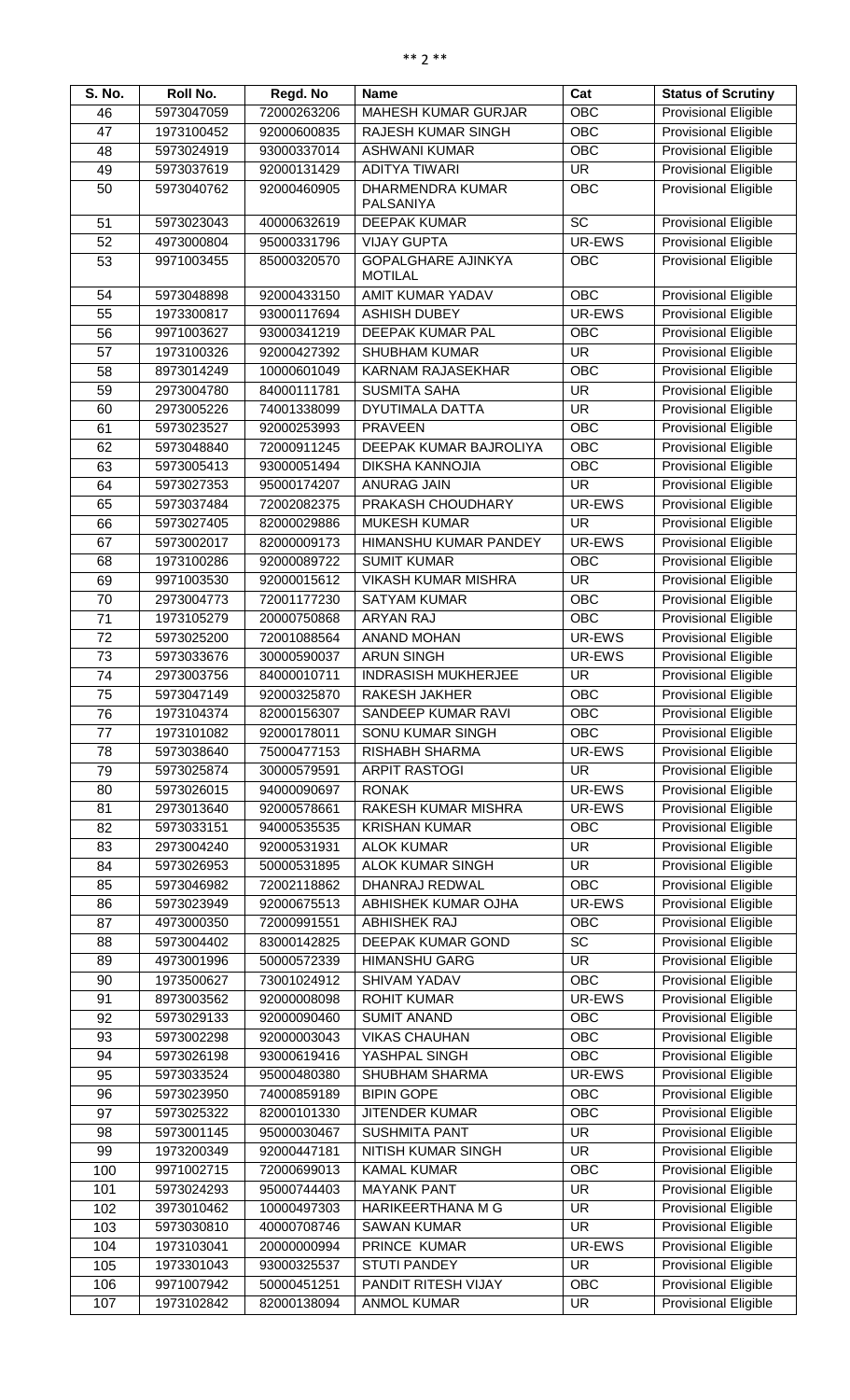| S. No. | Roll No.   | Regd. No    | <b>Name</b>                 | Cat             | <b>Status of Scrutiny</b>   |
|--------|------------|-------------|-----------------------------|-----------------|-----------------------------|
| 108    | 5973047050 | 72000490052 | <b>ANKIT HUDDA</b>          | OBC             | <b>Provisional Eligible</b> |
| 109    | 1973200662 | 92000277443 | <b>GULSHAN KUMAR</b>        | UR-EWS          | <b>Provisional Eligible</b> |
| 110    | 5973026083 | 93000268248 | <b>KAPIL KUMAR</b>          | <b>UR</b>       | Provisional Eligible        |
| 111    | 9971003554 | 92000184168 | <b>HIMANSHU KUMAR</b>       | OBC             | <b>Provisional Eligible</b> |
| 112    | 5973027160 | 94000666128 | <b>SHATRUGHNA KUMAR</b>     | <b>OBC</b>      | Provisional Eligible        |
| 113    | 9971003912 | 95000314559 | MOMIN DANISH MOHD           | <b>UR</b>       | <b>Provisional Eligible</b> |
|        |            |             | <b>ANWAR</b>                |                 |                             |
| 114    | 2973004741 | 94000336516 | <b>TUHIN MONDAL</b>         | UR-EWS          | <b>Provisional Eligible</b> |
| 115    | 9971003691 | 95000021133 | <b>ANANTA KHANDAIT</b>      | <b>OBC</b>      | <b>Provisional Eligible</b> |
| 116    | 5973027464 | 93000162840 | <b>GOPAL</b>                | UR-EWS          | <b>Provisional Eligible</b> |
| 117    | 5973003262 | 93000554768 | <b>DHEERAJ KUMAR</b>        | OBC             | <b>Provisional Eligible</b> |
| 118    | 2973005516 | 94000063387 | <b>SUTONAY DUTTA</b>        | <b>UR</b>       | Provisional Eligible        |
| 119    | 1973300229 | 93000205701 | <b>VAIBHAV SINGH</b>        | OBC             | Provisional Eligible        |
| 120    | 5973028742 | 74001235186 | <b>VISHAL YADAV</b>         | OBC             | <b>Provisional Eligible</b> |
| 121    | 2973011203 | 94000137196 | ARNAB KUMAR DAS             | $\overline{SC}$ | <b>Provisional Eligible</b> |
| 122    | 2973003403 | 94000246142 | <b>SOVON SARKAR</b>         | UR-EWS          | Provisional Eligible        |
| 123    | 1973104680 | 72001717427 | <b>SANJEEV KUMAR</b>        | UR-EWS          | <b>Provisional Eligible</b> |
| 124    | 4973005024 | 95000706193 | <b>GARV GUPTA</b>           | UR-EWS          | <b>Provisional Eligible</b> |
| 125    | 5973033431 | 95000322506 | <b>DIKSHANT NARULA</b>      | UR-EWS          | Provisional Eligible        |
| 126    | 9971008102 | 92000646073 | <b>SANTOSH KUMAR</b>        | OBC             | Provisional Eligible        |
| 127    | 5973038731 | 72000563524 | <b>NITIN YADAV</b>          | OBC             | Provisional Eligible        |
| 128    | 5973006605 | 83000003285 | <b>JAY VIKRANT</b>          | $\overline{SC}$ | Provisional Eligible        |
| 129    | 5973005652 | 75001624263 | <b>PAWAN</b>                | $\overline{SC}$ | Provisional Eligible        |
| 130    | 1973104702 | 20000156137 | <b>SUMIT KUMAR</b>          | <b>OBC</b>      | Provisional Eligible        |
| 131    | 1973101452 | 20000736681 | <b>RAHUL KUMAR</b>          | OBC             | <b>Provisional Eligible</b> |
| 132    | 2973006200 | 84000112790 | SOURADEEP GHOSH             | OBC             | <b>Provisional Eligible</b> |
| 133    | 2973005610 | 74000470155 | <b>SANJOY GHOSH</b>         | OBC             | Provisional Eligible        |
| 134    | 1973100283 | 92000597322 | <b>AMAR KANT KUMAR</b>      | UR-EWS          | <b>Provisional Eligible</b> |
| 135    | 5973024540 | 74001101037 | <b>SUBHAM MITTAL</b>        | UR-EWS          | <b>Provisional Eligible</b> |
| 136    | 4973000693 | 92000063445 | <b>BITTU KUMAR</b>          | <b>OBC</b>      | <b>Provisional Eligible</b> |
| 137    | 1973105795 | 72000801979 | NITISH KUMAR VERMA          | OBC             | <b>Provisional Eligible</b> |
| 138    | 1973100670 | 92000183679 | <b>SACHIN KUMAR</b>         | OBC             | <b>Provisional Eligible</b> |
| 139    | 2973000300 | 40000628605 | <b>VIKASH CHANDRA GUPTA</b> | OBC             | <b>Provisional Eligible</b> |
| 140    | 8973003585 | 73001167100 | <b>CHANDAN SONI</b>         | OBC             | Provisional Eligible        |
| 141    | 5973023790 | 83000002837 | <b>NAVNEET KUMAR</b>        | OBC             | Provisional Eligible        |
| 142    | 5973048947 | 20000701914 | <b>GOPAL RAM</b>            | OBC             | Provisional Eligible        |
| 143    | 5973024305 | 83000214029 | <b>VIJENDRA KUMAR SINGH</b> | OBC             | Provisional Eligible        |
| 144    | 1973104566 | 92000016207 | DHEERAJ ABHIMAN             | UR-EWS          | <b>Provisional Eligible</b> |
| 145    | 3973005767 | 91000063098 | MUHAMMED ARSAL M M          | <b>OBC</b>      | Provisional Eligible        |
| 146    | 5973028024 | 73000542587 | <b>ASHUTOSH VERMA</b>       | <b>OBC</b>      | Provisional Eligible        |
| 147    | 5973024014 | 93000172893 | <b>VIKAS SINGH</b>          | OBC             | <b>Provisional Eligible</b> |
| 148    | 9971000713 | 95000292069 | <b>GUPTA AJEETKUMAR</b>     | OBC             | <b>Provisional Eligible</b> |
|        |            |             | RADHESHYAM                  |                 |                             |
| 149    | 5973024608 | 92000003870 | <b>SONU KUMAR</b>           | <b>OBC</b>      | <b>Provisional Eligible</b> |
| 150    | 8973001919 | 71000202066 | <b>KARTHIKA R</b>           | OBC             | Provisional Eligible        |
| 151    | 1973300743 | 30000440542 | RAHUL YADAV                 | OBC             | Provisional Eligible        |
| 152    | 1973100291 | 20000092632 | <b>SUSHANT KUMAR MISHRA</b> | UR-EWS          | Provisional Eligible        |
| 153    | 7973100841 | 94000089066 | JAGDEEP SINGH CHOPRA        | $\overline{SC}$ | Provisional Eligible        |
| 154    | 1973200516 | 92000389362 | <b>VIVEK KUMAR</b>          | OBC             | Provisional Eligible        |
| 155    | 2973005154 | 40000290418 | SHAHID JAMAL                | OBC             | Provisional Eligible        |
| 156    | 2973001418 | 92000676209 | KUNDAN KUMAR AGRAWAL        | <b>OBC</b>      | Provisional Eligible        |
| 157    | 4973000471 | 75001753048 | <b>HIMANSHU KUSHWAHA</b>    | OBC             | Provisional Eligible        |
| 158    | 1973100698 | 72000742620 | <b>VARUN KUMAR</b>          | UR-EWS          | Provisional Eligible        |
| 159    | 5973006527 | 73000495709 | <b>PREETI</b>               | $\overline{SC}$ | <b>Provisional Eligible</b> |
| 160    | 5973005832 | 94000204538 | <b>KARMJEET NAIN</b>        | UR-EWS          | Provisional Eligible        |
| 161    | 8973006263 | 71000294559 | PARUVADA GOWTHAM SAI        | OBC             | Provisional Eligible        |
| 162    | 1973100232 | 92000224421 | <b>NIRBHAY KUMAR</b>        | <b>SC</b>       | <b>Provisional Eligible</b> |
| 163    | 1973103726 | 72000764574 | AVINASH KUMAR SINGH         | UR-EWS          | <b>Provisional Eligible</b> |
| 164    | 1973301177 | 73001586142 | PRINCE KUMAR TIWARI         | UR-EWS          | <b>Provisional Eligible</b> |
| 165    | 9971013237 | 95000579350 | SAWANT ATUL SANJAY          | UR-EWS          | Provisional Eligible        |
| 166    | 8973010711 | 92000412689 | <b>ATUL KUMAR</b>           | <b>OBC</b>      | <b>Provisional Eligible</b> |
| 167    | 1973100294 | 92000150042 | MADHAV JHA                  | UR-EWS          | Provisional Eligible        |
| 168    | 5973024340 | 93000164975 | <b>CHIRAG SHUKLA</b>        | UR-EWS          | <b>Provisional Eligible</b> |
| 169    | 2973005104 | 94000339214 | <b>AYANTIKA MONDAL</b>      | OBC             | <b>Provisional Eligible</b> |
|        |            |             |                             |                 |                             |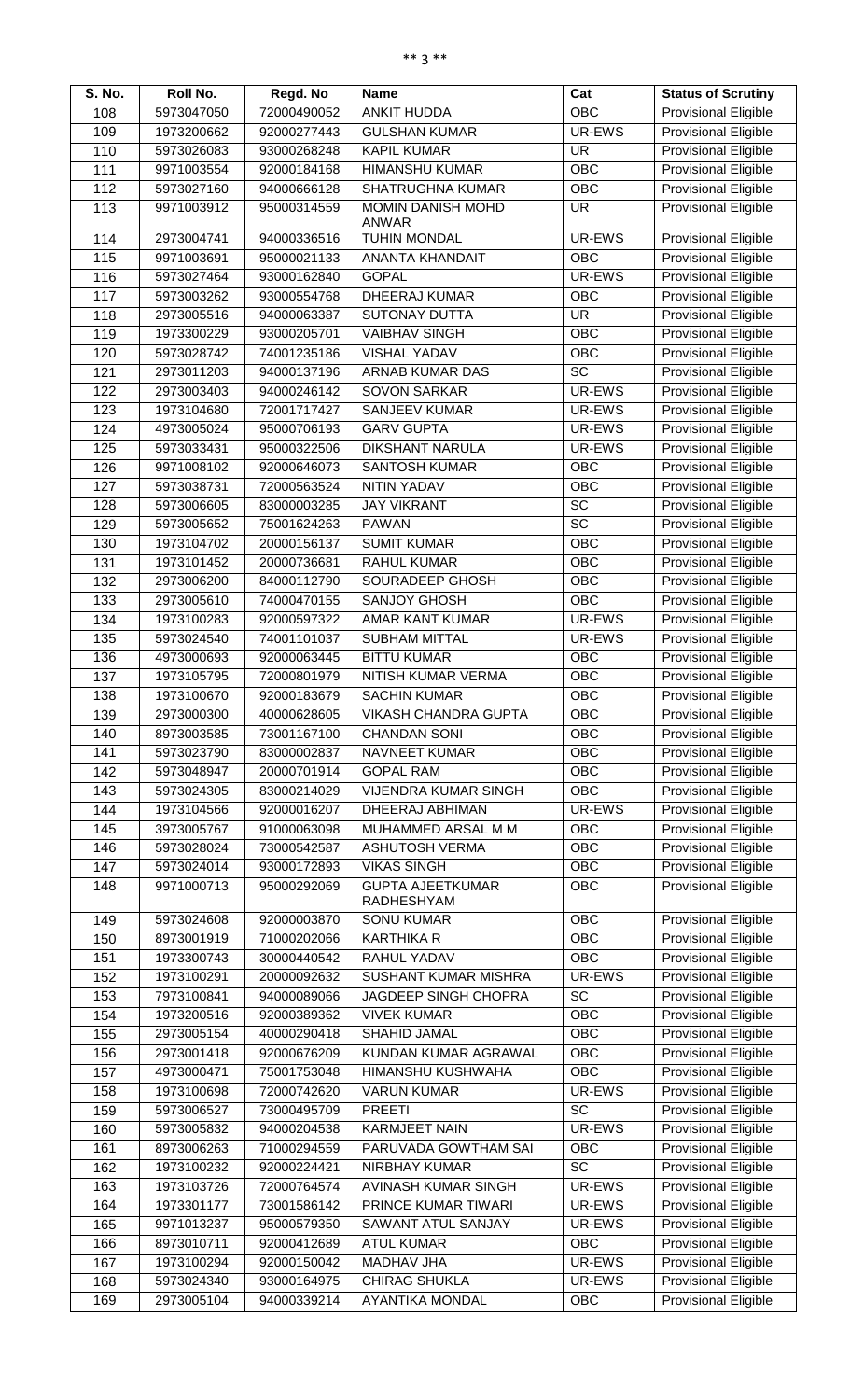| S. No.     | <b>Roll No.</b>          | Regd. No                   | <b>Name</b>                             | Cat                   | <b>Status of Scrutiny</b>                                  |
|------------|--------------------------|----------------------------|-----------------------------------------|-----------------------|------------------------------------------------------------|
| 170        | 2973003293               | 94000188954                | <b>SAIKAT PRAMANICK</b>                 | <b>OBC</b>            | <b>Provisional Eligible</b>                                |
| 171        | 9971003568               | 92000271702                | <b>AMIT KUMAR</b>                       | <b>OBC</b>            | <b>Provisional Eligible</b>                                |
| 172        | 8973004170               | 20000722395                | ANIL KARWASARA                          | <b>OBC</b>            | <b>Provisional Eligible</b>                                |
| 173        | 5973047171               | 82000133071                | PRASHANT YADAV                          | <b>OBC</b>            | <b>Provisional Eligible</b>                                |
| 174        | 1973100314               | 72000182382                | <b>NEEL KAMAL</b>                       | UR-EWS                | <b>Provisional Eligible</b>                                |
| 175        | 1973300910               | 30000585741                | DEVANSHU SHEKHER SINGH                  | UR-EWS                | <b>Provisional Eligible</b>                                |
| 176        | 2973006103               | 94000506108                | <b>SUBRATA HALDAR</b>                   | $\overline{SC}$       | <b>Provisional Eligible</b>                                |
| 177        | 3973002237               | 73000262353                | <b>SARVESH KUMAR</b>                    | OBC                   | <b>Provisional Eligible</b>                                |
| 178        | 5973038735               | 20000175265                | SACHIN KUMAR SHARMA                     | UR-EWS                | Provisional Eligible                                       |
| 179        | 1973100348               | 92000161443                | <b>NAVEEN KUMAR</b>                     | <b>OBC</b>            | <b>Provisional Eligible</b>                                |
| 180        | 3973005526               | 91000200987                | <b>ATHUL RAJ</b>                        | <b>OBC</b>            | Provisional Eligible                                       |
| 181        | 5973016404               | 85000270350                | <b>VIKAS PALIWAL</b>                    | <b>SC</b>             | <b>Provisional Eligible</b>                                |
| 182        | 5973025279               | 95000308742                | <b>RAHUL PATEL</b>                      | <b>OBC</b>            | <b>Provisional Eligible</b>                                |
| 183        | 1973100270               | 92000051591                | <b>VISHWAJEET KUMAR</b>                 | <b>OBC</b>            | <b>Provisional Eligible</b>                                |
| 184        | 4973000826               | 95000468912                | <b>ANUJ DAS</b>                         | UR-EWS                | <b>Provisional Eligible</b>                                |
| 185        | 1973301986               | 93000690230                | <b>RITIKA</b><br><b>AMAN JAIN</b>       | <b>OBC</b>            | <b>Provisional Eligible</b><br><b>Provisional Eligible</b> |
| 186        | 5973025360<br>2973005644 | 93000244132<br>40000227946 | CHITTARANJAN BERA                       | UR-EWS<br><b>OBC</b>  | <b>Provisional Eligible</b>                                |
| 187<br>188 | 1973100366               | 92000001673                | <b>KRISHNA KUMAR</b>                    | UR-EWS                | <b>Provisional Eligible</b>                                |
| 189        | 2973004640               | 74001629902                | SOUMYAJIT HALDER                        | <b>SC</b>             | <b>Provisional Eligible</b>                                |
| 190        | 5973024252               | 84000039753                | KRISHNA KUMAR SHARMA                    | UR-EWS                | <b>Provisional Eligible</b>                                |
| 191        | 1973103045               | 72000778894                | <b>RISHAV KUMAR</b>                     | UR-EWS                | <b>Provisional Eligible</b>                                |
| 192        | 2973006236               | 94000052105                | SANKHADIP CHATTERJEE                    | UR-EWS                | <b>Provisional Eligible</b>                                |
| 193        | 5973048094               | 92000105531                | LOKESH KUMAR BAIRWA                     | <b>SC</b>             | <b>Provisional Eligible</b>                                |
| 194        | 5973046940               | 82000151583                | SAWAN KUMAR AGRAWAL                     | UR-EWS                | <b>Provisional Eligible</b>                                |
| 195        | 4973200114               | 75001115427                | RANGARI SHUBHAM                         | SC                    | <b>Provisional Eligible</b>                                |
|            |                          |                            | <b>SIDDHARTH</b>                        |                       |                                                            |
| 196        | 5973024339               | 93000239912                | <b>NISHANT DUBEY</b>                    | UR-EWS                | <b>Provisional Eligible</b>                                |
| 197        | 9971008143               | 95000475931                | SHUBHAM HIVRAJ SAHARE                   | <b>SC</b>             | <b>Provisional Eligible</b>                                |
| 198        | 5973046888               | 92000531881                | <b>SACHIN JAIN</b>                      | UR-EWS                | <b>Provisional Eligible</b>                                |
| 199        | 8973010923               | 73000358185                | <b>BANSH RAJ BHARTI</b>                 | SC                    | <b>Provisional Eligible</b>                                |
| 200        | 5973025203               | 92000054972                | NISHANT KUMAR SINGH                     | UR-EWS                | Provisional Eligible                                       |
| 201        | 5973028149               | 30000575077                | SHUBHAM GUPTA                           | UR-EWS                | <b>Provisional Eligible</b>                                |
| 202        | 5973006270               | 75000196212                | NIKITA PANWAR                           | UR-EWS                | <b>Provisional Eligible</b>                                |
| 203        | 4973201361               | 85000166750                | ASHOK RAJKUMAR FULE                     | <b>SC</b>             | <b>Provisional Eligible</b>                                |
| 204        | 2973003729               | 74000623574                | RANADA PRASAD SAHA                      | SC                    | <b>Provisional Eligible</b>                                |
| 205        | 9971001960               | 95000486269                | KAPADIYA KASHYAP                        | SC                    | <b>Provisional Eligible</b>                                |
| 206        | 1973103831               | 20000402655                | <b>SUMIT KUMAR</b>                      | SC                    | <b>Provisional Eligible</b>                                |
| 207        | 2973004621               | 94000109237                | <b>MANAS KUMAR MANDAL</b>               | $\overline{SC}$       | <b>Provisional Eligible</b>                                |
| 208        | 2973005284               | 74001087909                | PALLAB KR BISWAS                        | SC                    | <b>Provisional Eligible</b>                                |
| 209        | 1973300839               | 93000401625                | <b>BHANU PRATAP SINGH</b>               | $\overline{SC}$       | <b>Provisional Eligible</b>                                |
| 210        | 5973021238               | 30000549605                | <b>KULWANT SINGH</b>                    | SC                    | <b>Provisional Eligible</b>                                |
| 211        | 5973044225               | 92000623178                | <b>RITESH KUMAR</b>                     | SC                    | <b>Provisional Eligible</b>                                |
| 212        | 1973301042               | 73001815537                | <b>VIJAY KUMAR</b><br>MATAM RAGHAVENDRA | SC<br>$\overline{SC}$ | <b>Provisional Eligible</b>                                |
| 213        | 8973007622               | 91000373212                |                                         | SC                    | <b>Provisional Eligible</b><br>Provisional Eligible        |
| 214<br>215 | 9971012593<br>1973300796 | 94000404600<br>93000048844 | NIRAJ KUMAR DHANUK<br>PRAVIN CHANDRA    | $\overline{SC}$       | <b>Provisional Eligible</b>                                |
| 216        | 2973005203               | 74000209677                | <b>SAIKAT SARKAR</b>                    | $\overline{SC}$       | <b>Provisional Eligible</b>                                |
| 217        | 5973018511               | 95000065309                | <b>MUKESH KUMAR</b>                     | $\overline{SC}$       | <b>Provisional Eligible</b>                                |
| 218        | 9971012410               | 85000302916                | NARNAWARE NIGRODH                       | SC                    | Provisional Eligible                                       |
|            |                          |                            | <b>BALWANT</b>                          |                       |                                                            |
| 219        | 5973005675               | 95000121670                | RAJU PARIHAR                            | $\overline{SC}$       | <b>Provisional Eligible</b>                                |
| 220        | 5973030149               | 85000227808                | <b>PANKAJ</b>                           | $\overline{SC}$       | <b>Provisional Eligible</b>                                |
| 221        | 2973003741               | 40000349151                | <b>ANIRBAN BISWAS</b>                   | <b>SC</b>             | <b>Provisional Eligible</b>                                |
| 222        | 9971012813               | 95000136209                | <b>THAMKE PRASHIK</b>                   | $\overline{SC}$       | <b>Provisional Eligible</b>                                |
|            |                          |                            | <b>SUDHAKAR</b>                         |                       | <b>Provisional Eligible</b>                                |
| 223        | 5973010567               | 20000712444                | <b>ASHISH NAGAR</b>                     | SC                    |                                                            |
| 224        | 5973006532<br>5973030572 | 30000562938                | <b>SONIA GAUTAM</b><br>PANKAJ KUMAR     | $\overline{SC}$<br>SC | <b>Provisional Eligible</b><br><b>Provisional Eligible</b> |
| 225<br>226 | 9971006329               | 95000129186<br>50000484601 | <b>MASKE HARSHAWARDHAN B</b>            | SC                    | <b>Provisional Eligible</b>                                |
|            |                          |                            | R MASKE                                 |                       |                                                            |
| 227        | 9971006037               | 76000008730                | RATHOD MEHUL MUKESH                     | SC                    | <b>Provisional Eligible</b>                                |
| 228        | 9971000447               | 75000572059                | CHIRAGKUMAR JAYANTIBHAI                 | SC                    | <b>Provisional Eligible</b>                                |
|            |                          |                            | <b>PARMAR</b>                           |                       |                                                            |